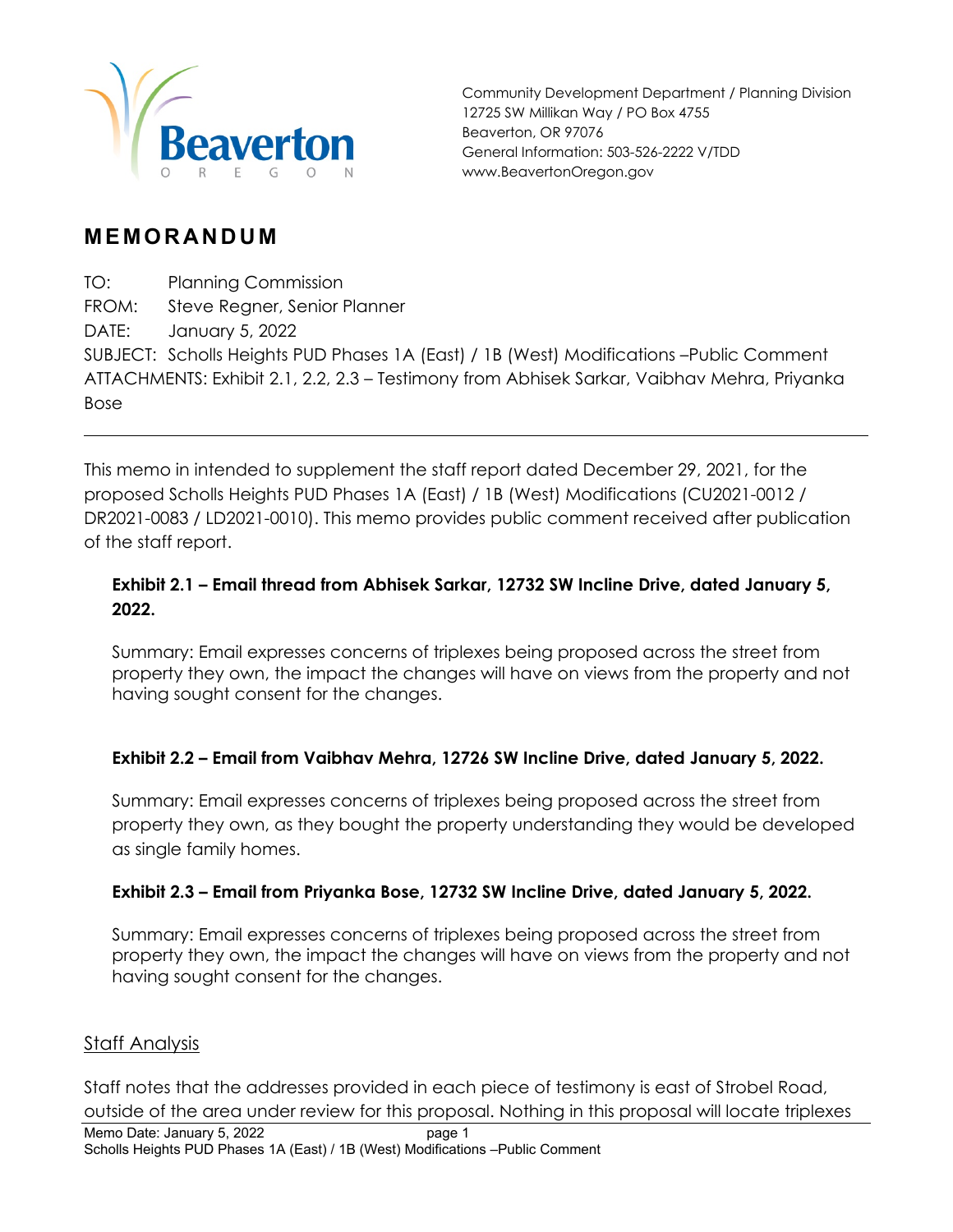across the street from the addresses provided, as described in the public testimony. The proposed modifications would locate the triplexes, at minimum, one third of a mile from the addressed provided, and should have no direct impact on livability for those who provided testimony.

**Therefore, no additional considerations or conditions of approval are recommended by staff.**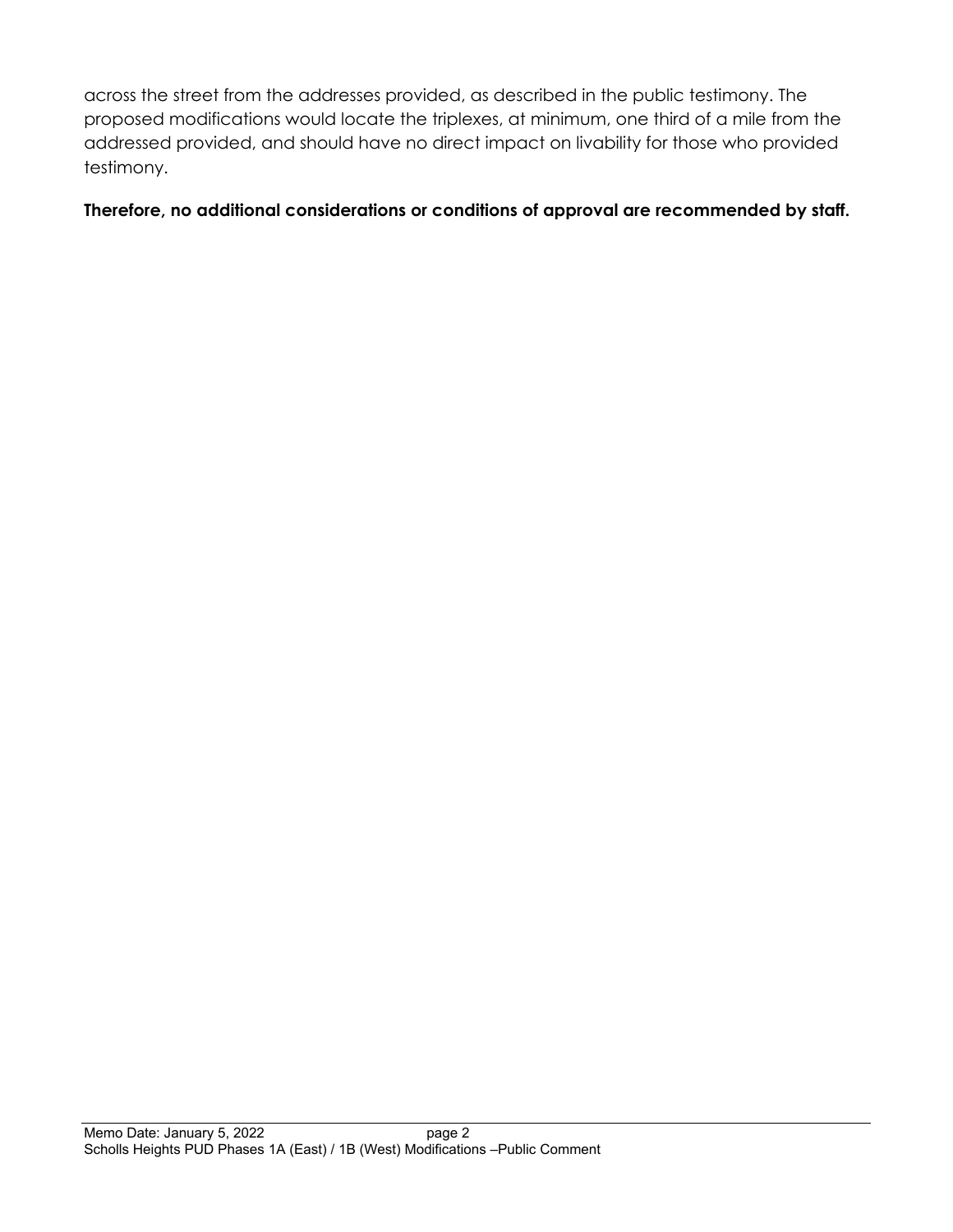## EXHIBIT 2.1

| From:    | abhisek sarkar                                                    |
|----------|-------------------------------------------------------------------|
| To:      | Steven Regner, Mailbox CDD Planning                               |
| Subject: | [EXTERNAL] OPPOSING Scholls Heights PUD phases 1A/1B modification |
| Date:    | Wednesday, January 5, 2022 9:12:04 AM                             |

**CAUTION:** This email originated from outside the City of Beaverton. Exercise caution when opening attachments or clicking links from unknown senders.

Hello Steve,

We are the current residents in Lolich Farm Taylor Morrison Property ( 12732 SW Incline Dr, Beaverton, OR 97007) and this supposed modification for 1A and 1B slots has been proposed without any consent or any prior agreement with the residents who have been directly impacted.

The proposed Duplex and Triplex are directly across our property and block the entire horizon for us, we chose and bid for the current model homes with assurance that no town home will block this view. Also proposing for town homes in lieu of single house property was not something that we current residents agreed on during our agreement.

Henceforth, we strongly oppose the proposed modification of the aforesaid slots and I hope you take this into consideration in your final judgment.

Thanking you, Abhisek Sarkar Lot 41 ( Incline Drive) Mobile- 317.270.2993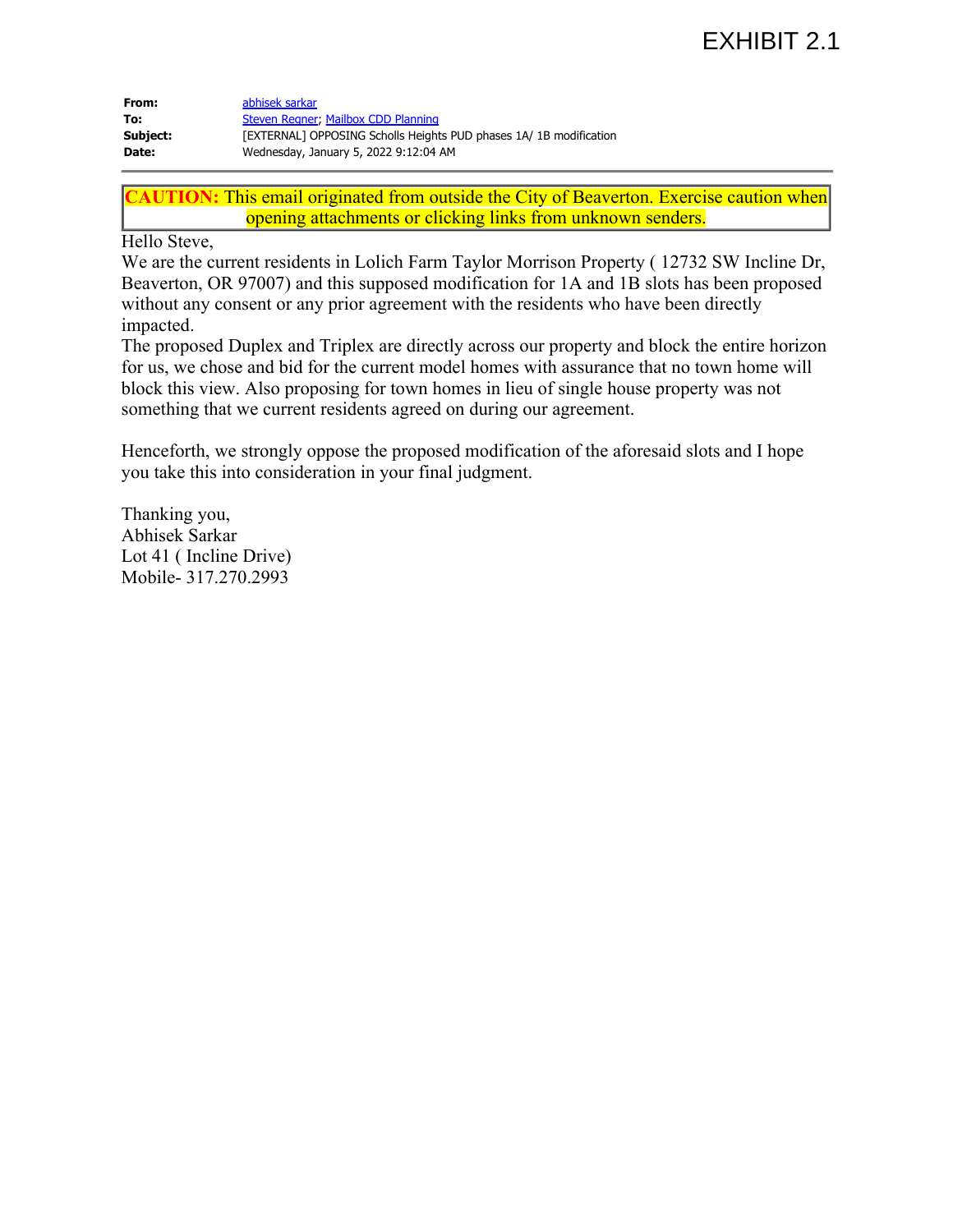# EXHIBIT 2.2

| From:    | <b>Vaibhav Mehra</b>                                                          |
|----------|-------------------------------------------------------------------------------|
| To:      | <b>Steven Regner</b>                                                          |
| Subject: | [EXTERNAL] Re: Scholls Heights PUD Phases 1A (East) / 1B (West) Modifications |
| Date:    | Wednesday, January 5, 2022 9:50:33 AM                                         |

**CAUTION:** This email originated from outside the City of Beaverton. Exercise caution when opening attachments or clicking links from unknown senders.

Steve,

We are currently residing at 12726 SW Incline drive, Beaverton OR 97007 (Lolich farm Taylor Morrison community).

Thanks Vaibhav

On Wed, Jan 5, 2022 at 9:45 AM Vaibhav Mehra  $\frac{\text{vaibhav.infy@gmail.com}}{\text{vagmail.com}}$  wrote:

Hi Steve,

Good morning

I got a mail with details about the planned lot size changes to the new homes coming in this community.

**Project name:** Scholls Heights PUD Phases 1A (East) / 1B (West) Modifications **Application Numbers:** CU2021-00012 / DR2021-0083 / LD2021-0010

We just moved to this site (new home) 2 months back.

At the time of buying, we were told that single family detached homes are going to come up in this area. This was a big motivation for us being right next to these empty lots. We would have made a different decision otherwise.

Just got to know that instead of detached single family homes, we would be surrounded by duplexes/ triplexes.

I foresee street parking to be a big problem in this area. The inner roads for these duplexes/triplexes are narrow.

There is no park or any other open common space of any kind in this area/ community. Surely, it will become very congested.

This is my personal feedback. The mail asked for inputs, hence sharing mine.

Thanks Vaibhav